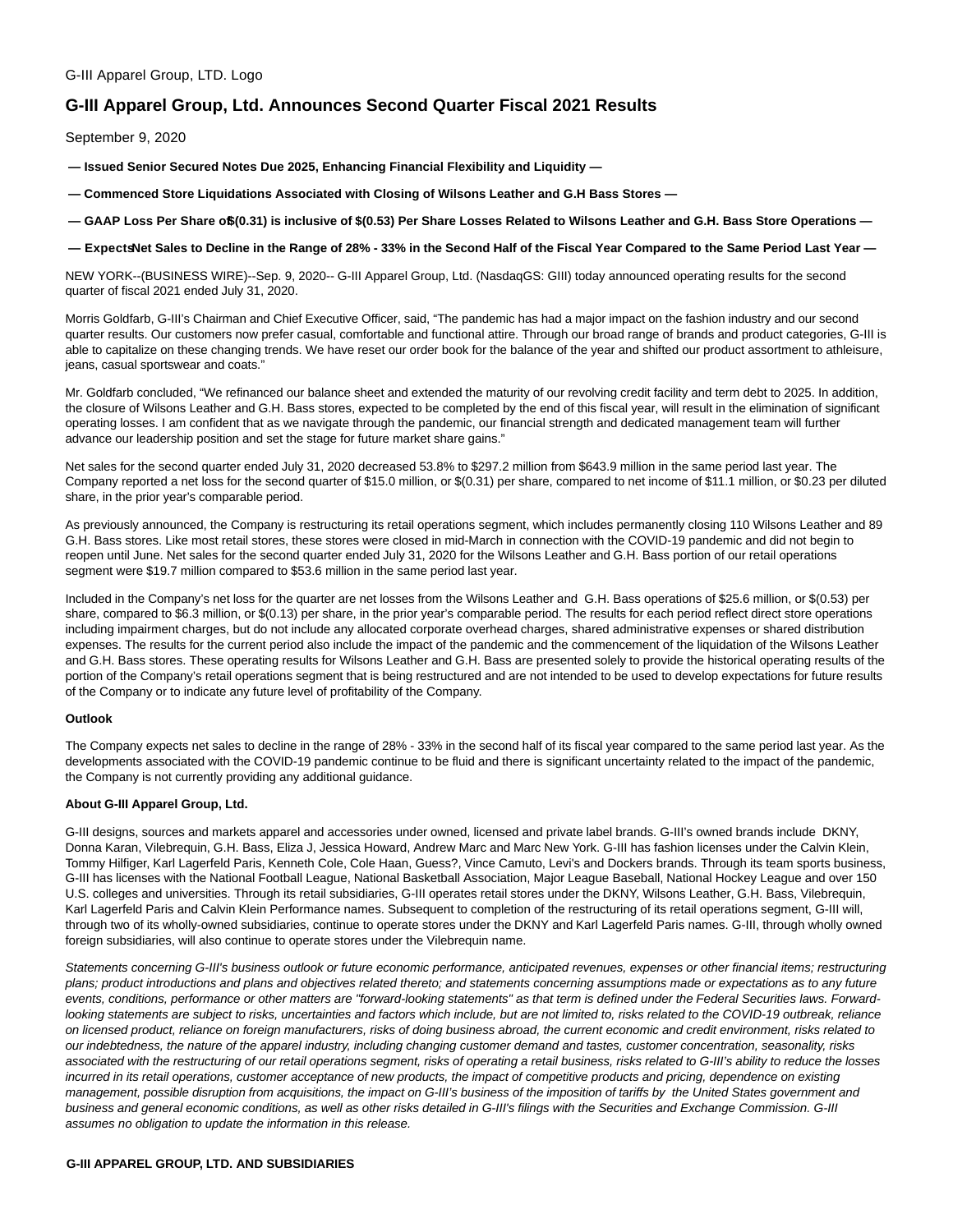## **(Nasdaq: GIII)**

## **CONDENSED CONSOLIDATED STATEMENTS OF OPERATIONS**

(In thousands, except per share amounts)

|                                                              | Three Months Ended July 31, Six Months Ended July 31, |           |             |             |
|--------------------------------------------------------------|-------------------------------------------------------|-----------|-------------|-------------|
|                                                              | 2020                                                  | 2019      | 2020        | 2019        |
|                                                              | (Unaudited)                                           |           |             |             |
|                                                              |                                                       |           |             |             |
| Net sales                                                    | \$297,212                                             | \$643,892 | \$702,343   | \$1,277,444 |
| Cost of goods sold                                           | 162,519                                               | 412,123   | 443,249     | 809,611     |
| Gross profit                                                 | 134,693                                               | 231,769   | 259,094     | 467,833     |
|                                                              |                                                       |           |             |             |
| Selling, general and administrative expenses                 | 122,102                                               | 196,448   | 276,722     | 398,307     |
| Depreciation and amortization                                | 9,691                                                 | 9,789     | 19,558      | 19,262      |
| Asset impairments, net of loss (gain) on lease modifications | 14,302                                                | (1, 393)  | 17,489      | (2, 222)    |
| Operating profit (loss)                                      | (11, 402)                                             | 26,925    | (54, 675)   | 52,486      |
|                                                              |                                                       |           |             |             |
| Other income (loss)                                          | 1,943                                                 | (751)     | (113)       | (1, 399)    |
| Interest and financing charges, net                          | (9, 177)                                              | (10, 785) | (19, 556)   | (21, 105)   |
| Income (loss) before income taxes                            | (18, 636)                                             | 15,389    | (74, 344)   | 29,982      |
|                                                              |                                                       |           |             |             |
| Income tax expense (benefit)                                 | (3,660)                                               | 4,270     | (20, 073)   | 6,820       |
| Net income (loss)                                            | \$(14,976)                                            | \$11,119  | \$ (54,271) | \$23,162    |
|                                                              |                                                       |           |             |             |
| Net income (loss) per common share:                          |                                                       |           |             |             |
| Basic                                                        | \$ (0.31)                                             | \$0.23    | \$ (1.13)   | \$0.48      |
| Diluted                                                      | \$ (0.31)                                             | \$0.23    | \$(1.13)    | \$0.47      |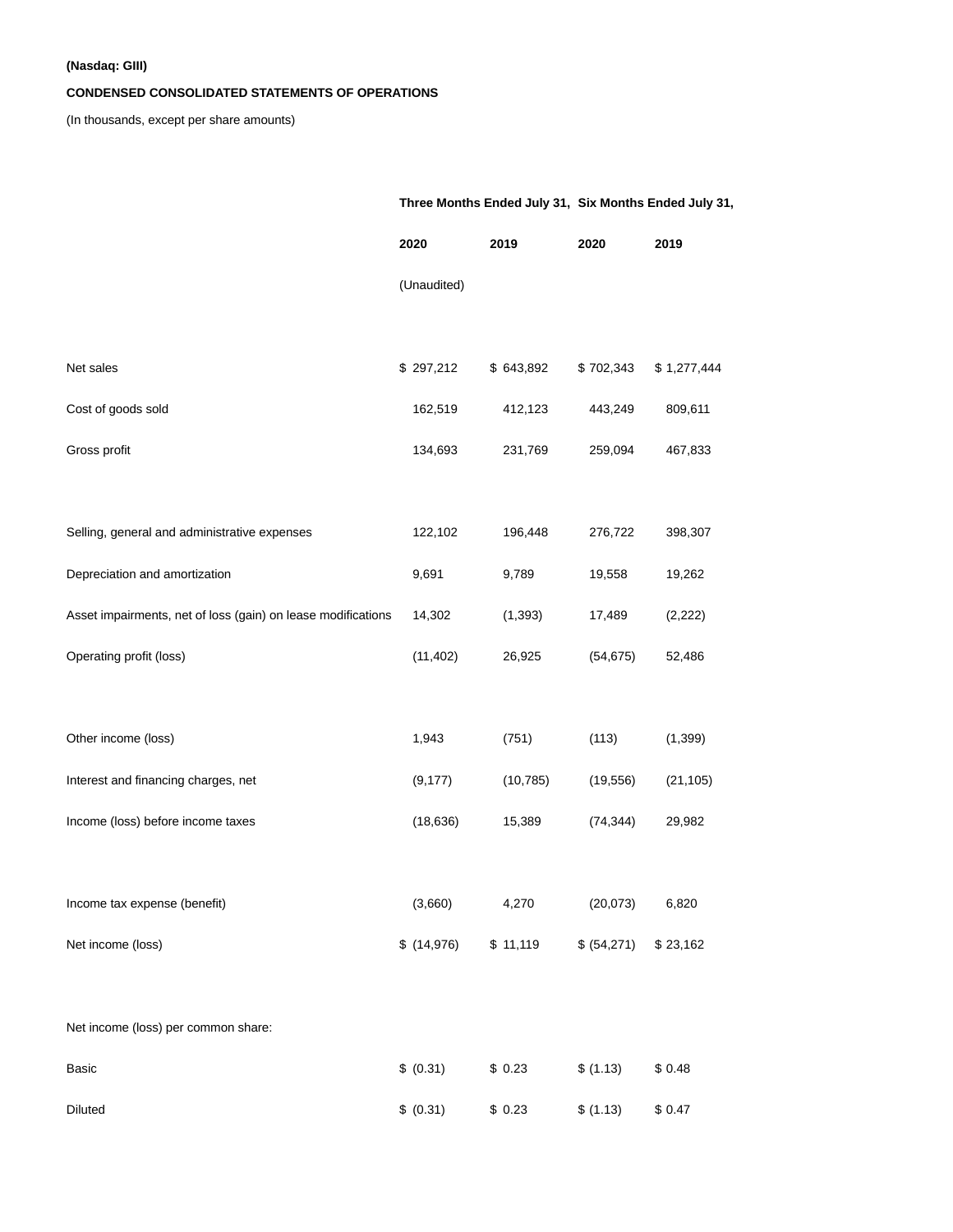## Weighted average shares outstanding:

| Basic          | 48.214 | 48.450 | 48.121 | 48.619 |
|----------------|--------|--------|--------|--------|
| <b>Diluted</b> | 48.214 | 49.116 | 48.121 | 49.436 |

## **Selected Balance Sheet Data (in thousands): At July 31,**

|                             | 2020        | 2019      |  |
|-----------------------------|-------------|-----------|--|
|                             | (Unaudited) |           |  |
|                             |             |           |  |
| Cash and cash equivalents   | \$252,798   | \$39,568  |  |
| Working capital             | 701,305     | 754,992   |  |
| Inventories                 | 574,767     | 842,136   |  |
| <b>Total assets</b>         | 2,269,814   | 2,712,436 |  |
| Long-term debt              | 408,720     | 553,118   |  |
| Operating lease liabilities | 231,983     | 346,929   |  |
| Total stockholders' equity  | 1,237,749   | 1,167,820 |  |

## **SELECT STATEMENT OF OPERATIONS DATA OF WILSONS LEATHER AND G.H. BASS STORES**

**(**In thousands, except per share amounts)

|                                | Three Months Ended July 31, Six Months Ended July 31, |          |           |           |
|--------------------------------|-------------------------------------------------------|----------|-----------|-----------|
|                                | 2020                                                  | 2019     | 2020      | 2019      |
|                                | (Unaudited)                                           |          |           |           |
| Net sales                      | \$19,667                                              | \$53,596 | \$38,961  | \$106,184 |
| Operating loss (1)             | (35, 128)                                             | (8,585)  | (56, 366) | (18, 848) |
| Loss before income tax benefit | (35, 128)                                             | (8,585)  | (56, 366) | (18, 848) |